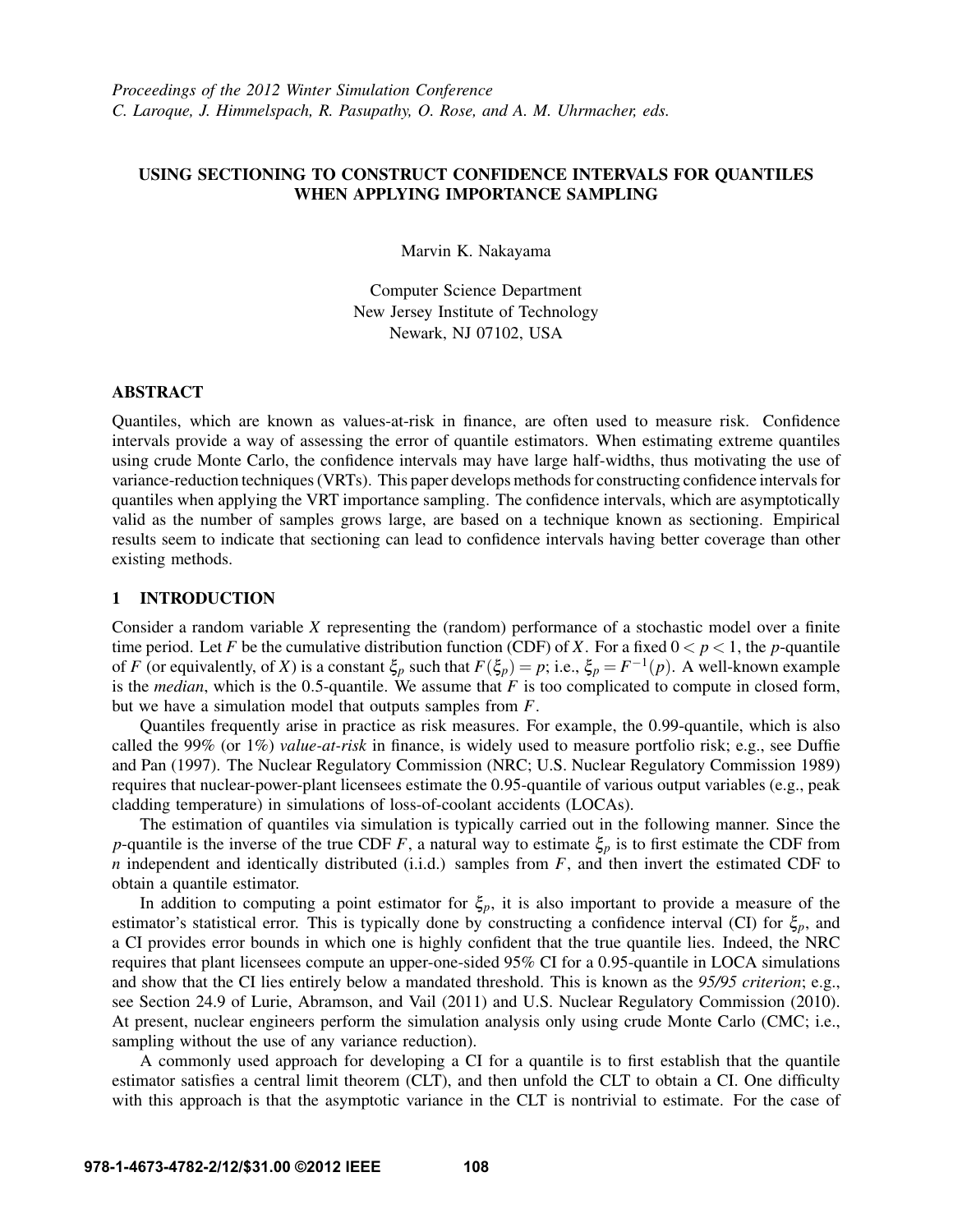CMC, there have been techniques developed in the statistics literature (e.g., Bloch and Gastwirth 1968; Falk 1986) to consistently estimate the asymptotic variance. Unfortunately, these methods require the user to specify some parameters, for which determining appropriate values can be difficult in practice.

One problem with CMC is that the half-width of the resulting CI may be quite large, especially when estimating extreme quantiles (i.e., when  $p \approx 0$  or  $p \approx 1$ ). To obtain more efficient quantile estimators, we can apply a variance-reduction technique (VRT); see Chapter V of Asmussen and Glynn (2007) for an overview of VRTs to estimate a mean. VRTs developed for estimating a quantile include importance sampling (IS; Glynn 1996), combined IS and stratified sampling (IS+SS; Glasserman, Heidelberger, and Shahabuddin 2000), control variates (CV; Hsu and Nelson 1990; Hesterberg and Nelson 1998), and correlation-induction methods, such as Latin hypercube sampling (LHS) and antithetic variates (AV) (Avramidis and Wilson 1998; Jin, Fu, and Xiong 2003). IS, which is the focus of the current paper, is especially well suited to study rare events; see Glynn and Iglehart (1989). When applying a VRT to estimate a quantile, the VRT is typically applied to obtain an estimate of the CDF, which is inverted to arrive at a quantile estimate.

While most of the above papers prove that the resulting VRT quantile estimator satisfies a CLT, none provides a method for constructing a CI for the quantile based on the CLT. To address this issue, Chu and Nakayama (2012) develop a general framework to construct CIs for quantiles when applying a wide spectrum of VRTs, including IS, IS+SS, CV and AV. This approach uses a finite-difference estimator to estimate the asymptotic variance constant in the CLT. Nakayama (2011b) extends the applicability of the method to a type of LHS. Nakayama (2011a) develops an alternative estimator for the asymptotic variance constant using kernel methods (Wand and Jones 1995) for the case of IS. One drawback of these methods is that while the resulting CIs are asymptotically valid, their performance can be poor for finite sample sizes when  $p \approx 1$ . Liu and Yang (2012) also develop a bootstrap estimator of the asymptotic variance of the IS quantile estimator, but it converges more slowly than the kernel estimator in Nakayama (2011a).

An alternative approach to produce a CI for a quantile is to use *batching* (Schmeiser 1982). In batching, the *n* i.i.d. samples are divided into  $b \ge 2$  nonoverlapping batches of equal size  $m = n/b$ . We compute from each batch an estimate of the CDF, which is inverted to obtain a quantile estimate. The resulting *b* quantile estimates from the *b* batches are averaged to obtain a point estimate, at which the batching CI is centered. The half-width of the batching CI is determined by the sample standard deviation of the *b* batch quantile estimates.

One drawback of the batching CI is that it can have poor coverage when the sample size *n* is small, especially for extreme quantiles. The problem arises because quantile estimators are biased, where the bias decreases to 0 as the sample size increases; e.g., see Avramidis and Wilson (1998). With batching, the amount of bias is determined by  $m = n/b$ , the size of each batch, which is smaller than the total sample size  $n$ . Thus, the point estimate in batching can suffer from large bias, especially for small  $n$ , and this potentially leads to poor coverage; e.g., see Nakayama (2011b).

To address this issue, we now consider alternative approaches to construct CIs for  $\xi_p$  based on the idea of *sectioning*. Section III.5a of Asmussen and Glynn 2007 develops sectioning for the case of CMC, and we now extend it to IS. Similar to batching, sectioning instead centers the CI at the overall quantile estimate obtained from inverting the CDF estimate based on all *n* samples. Also, for the half-width of the CI, we replace the average of the batch quantile estimates by the overall quantile estimate in the formula for the sample standard deviation of the batch quantile estimates.

An advantage of sectioning over batching is that the sectioning point estimate is computed by inverting the estimated CDF from all *n* samples. This results in the sectioning point estimator of the quantile having smaller bias than that for batching, and the reduced bias can improve coverage for small sample size *n*, as our experiments in this paper show.

The rest of the paper has the following organization. Sections 2 and 3 review quantile estimation when applying CMC and IS, respectively. Section 4 describes how to construct CIs using sectioning and batching with IS. We present in Section 5 numerical results from running experiments on a small model. Concluding remarks are provided in Section 6.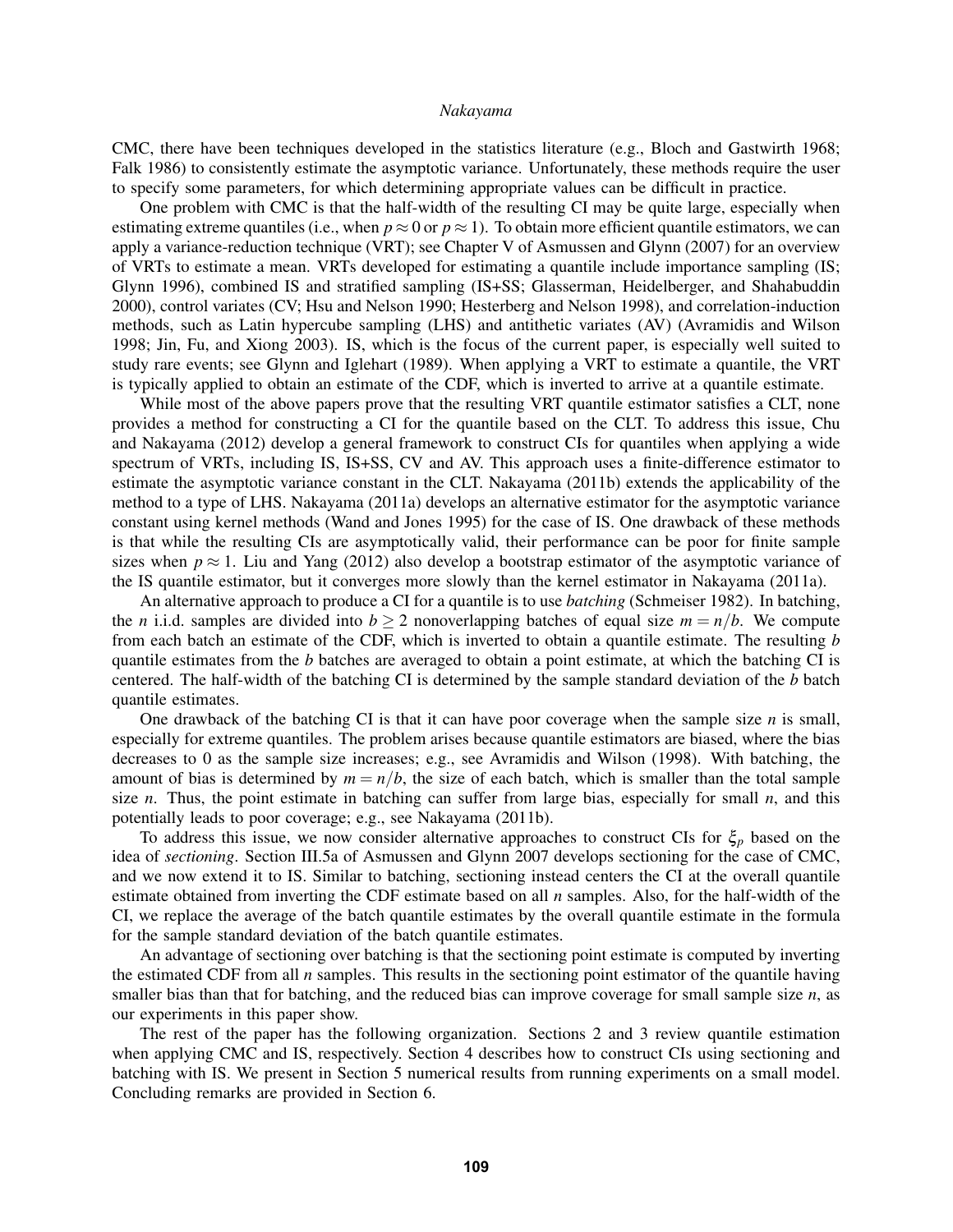#### 2 REVIEW OF QUANTILE ESTIMATION USING CMC

Let *X* be a random variable having CDF *F*; i.e.,  $F(y) = P(X \le y)$ . For a fixed  $0 < q < 1$  and real-valued function *G*, let  $G^{-1}(q) = \inf\{x : G(x) \ge q\}$ . Now fix  $0 < p < 1$ . The goal is to estimate and construct a CI for the *p*-quantile  $\xi_p \equiv F^{-1}(p)$  via simulation.

When applying crude Monte Carlo, we accomplish this by generating independent and identically distributed (i.i.d.) samples  $X_1, X_2, \ldots, X_n$  from *F*. Estimate *F* using the *empirical CDF F<sub>n</sub>*, defined by

$$
F_n(y) = \frac{1}{n} \sum_{i=1}^n I(X_i \le y),
$$
\n(1)

with  $I(\cdot)$  denoting the indicator function, which takes on the value 1 (resp., 0) when the argument is true (resp., false). A point estimator for  $\xi_p$  is then

$$
\xi_{p,n} = F_n^{-1}(p). \tag{2}
$$

To build a CI for  $\xi_p$ , we first note that if *F* is differentiable at  $\xi_p$  with  $f(\xi_p) > 0$ , where *f* denotes the derivative of *F* when it exists, the *p*-quantile estimator  $\xi_{p,n}$  satisfies the CLT (Section 2.3.3 of Serfling 1980) √

$$
\sqrt{n}(\xi_{p,n}-\xi_p)\Rightarrow N(0,\tau_p^2)
$$

as  $n \to \infty$ , where  $N(a, c^2)$  is a normal random variable with mean *a* and variance  $c^2$ ,  $\tau_p^2 = p(1-p)/f^2(\xi_p)$ , and  $\Rightarrow$  denotes convergence in distribution (Section 3 of Billingsley 1999). If one has a consistent estimator  $\tau_{p,n}$ of  $\tau_p$ , then an asymptotically valid 100(1 –  $\alpha$ )% CI for  $\xi_p$  is ( $\xi_{p,n} \pm z_\alpha \tau_{p,n}/\sqrt{n}$ ), where  $z_\alpha = \Phi^{-1}(1 - \alpha/2)$ and  $\Phi$  is the CDF of a  $N(0,1)$  random variable. However, constructing a consistent estimator for  $\tau_p$  is a delicate matter because estimating  $f(\xi_p)$  is nontrivial. There have been different methods developed in the statistics literature to estimate  $f(\xi_p)$ , including finite-difference estimators (Bloch and Gastwirth 1968, Bofinger 1975) and kernel estimators (Falk 1986, Jones 1992).

*Batching* is an alternative approach to construct a CI for  $\xi_p$  that avoids consistently estimating  $\tau_p$ and  $f(\xi_p)$ . To apply the method, partition the *n* samples into a fixed number  $b \ge 2$  of (nonoverlapping) batches, each of size  $m = n/b$ . Thus, for  $j = 1, 2, \ldots, b$ , the *j*th batch consists of samples  $X_i$ ,  $i =$  $(j-1)m+1$ ,  $(j-1)m+2,...,jm$ . Let  $F_{m,j}$  be the CDF estimator from the *j*th batch (of size *m*), so

$$
F_{m,j}(y) = \frac{1}{m} \sum_{i=(j-1)m+1}^{jm} I(X_i \le y).
$$

From the *j*th batch, we compute a quantile estimator  $\xi_{p,m,j} = F_{m,j}^{-1}(p)$ . Then let

$$
S_{m,b,\text{batch}}^2 = \frac{1}{b-1} \sum_{j=1}^b (\xi_{p,m,j} - \bar{\xi}_{p,m,b})^2,
$$
\n(3)

where

$$
\bar{\xi}_{p,m,b} = \frac{1}{b} \sum_{j=1}^{b} \xi_{p,m,j}.
$$
\n(4)

The batching  $100(1-\alpha)$ % CI for  $\xi_p$  when applying CMC is then

$$
\left(\bar{\xi}_{p,m,b} \pm t_{b-1,\alpha} \frac{S_{m,b,\text{batch}}}{\sqrt{b}}\right),\tag{5}
$$

where  $t_{b-1,\alpha}$  is the upper  $\alpha/2$  critical point of a Student-*t* distribution with *b*−1 degrees of freedom (df); i.e., if  $G_{b-1}$  is the CDF of a Student-*t* random variable with  $b-1$  df, then  $t_{b-1,\alpha} = G_{b-1}^{-1}(1-\alpha/2)$ .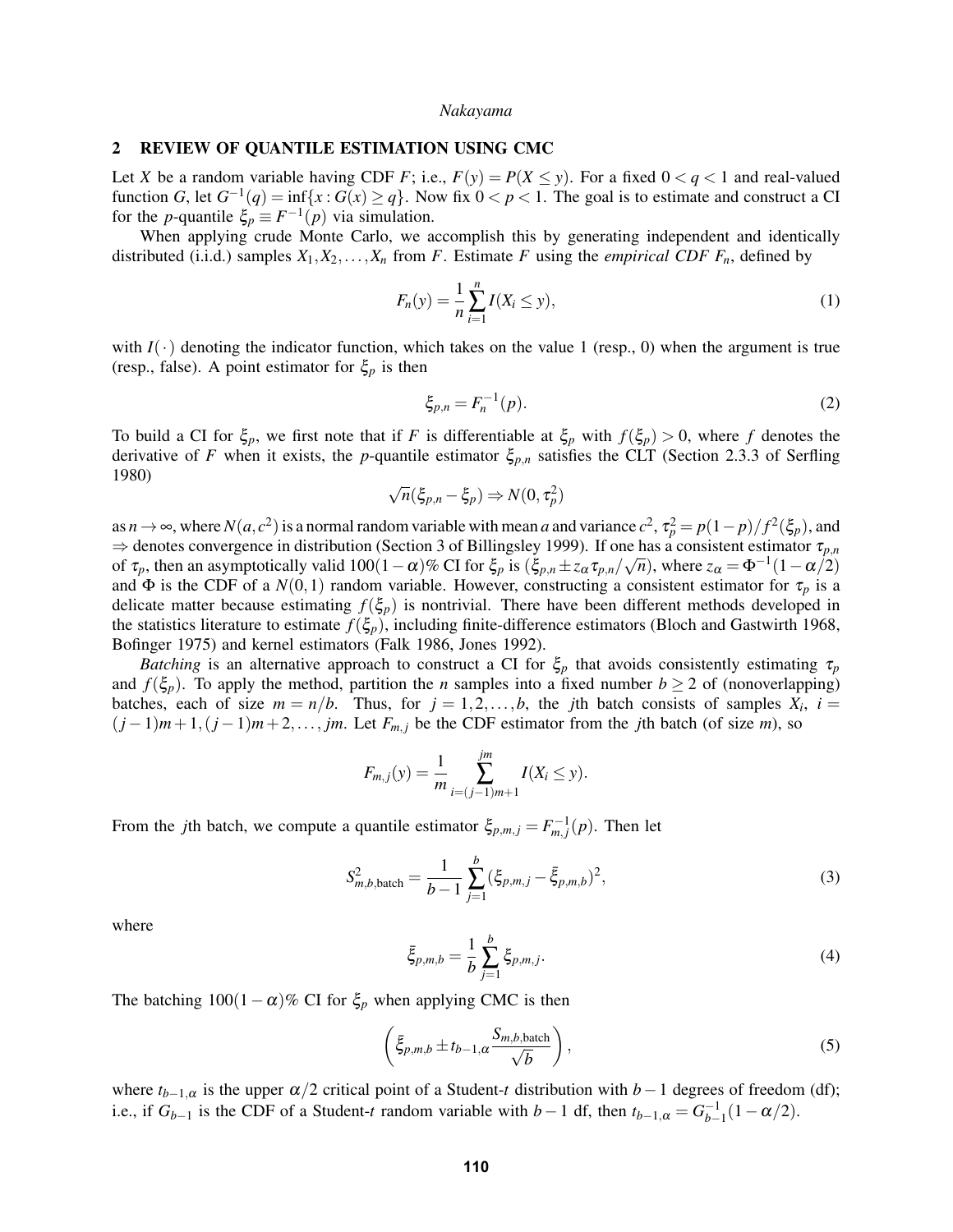*Sectioning* (Section III.5a of Asmussen and Glynn 2007) is a method similar to batching for constructing a CI for  $\xi_p$ . The *n* samples are again divided into  $b \ge 2$  batches, each of size  $m = n/b$ , but now the batches are instead called *sections*. (Asmussen and Glynn 2007 suggest that *b* should be chosen no greater than 30.) Then compute

$$
S_{m,b,\text{sect}}^2 = \frac{1}{b-1} \sum_{j=1}^b (\xi_{p,m,j} - \xi_{p,n})^2,
$$
\n(6)

which differs from the batching variance estimator (3) because  $S_{m,b,\text{sect}}^2$  subtracts the overall point estimator  $\xi_{p,n}$  in (2) from each summand rather than the average (4) of the *b* batch quantile estimates. The sectioning 100(1−α)% CI for ξ*<sup>p</sup>* is then

$$
\left(\xi_{p,n} \pm t_{b-1,\alpha} \frac{S_{m,b,\text{sect}}}{\sqrt{b}}\right). \tag{7}
$$

Both (5) and (7) are asymptotically valid CIs as  $n \to \infty$  with  $b > 2$  fixed.

The sectioning CI in (7) and the batching CI in (5) differ in the following ways. The half-widths of the batching and sectioning CI are determined by (3) and (6), respectively. Moreover, the sectioning CI is centered at  $\xi_{p,n}$  from (2), whereas the batching CI is centered at  $\xi_{p,m,b}$  in (4), which is the average of the *b* batch estimates  $\xi_{p,m,j}$ ,  $j = 1,2,...,b$ . Note that  $\xi_{p,n}$  is obtained by inverting the CDF estimator based on all *n* samples, whereas each  $\xi_{p,m,j}$  is computed by inverting the CDF estimator from the *m* samples from the *j*th section (or batch). Since  $m = n/b < n$ , each batch's quantile estimator is based on a smaller number of samples than is used to compute ξ*p*,*n*. But quantile estimators are known to be biased, with the bias decreasing in the sample size; e.g., see Avramidis and Wilson (1998). This leads to  $\bar{\xi}_{p,m,b}$  typically being more biased than  $\xi_{p,n}$ . Thus, since the batching CI is centered at  $\bar{\xi}_{p,m,b}$ , the batching CI can have poorer coverage than the sectioning CI in (7), especially when *n* is small.

## 3 REVIEW OF QUANTILE ESTIMATION USING IMPORTANCE SAMPLING

Glynn (1996) shows how to apply IS to estimate quantiles, as we now explain. First suppose that the CDF  $F$  is absolutely continuous with density function  $f$ , and let  $g$  be another density function satisfying  $g(x) > 0$  whenever  $f(x) > 0$ . Let  $L(x) = f(x)/g(x)$ , which is known as the *likelihood ratio*, and let  $E_*$ denote expectation when *X* has density *g*. Then we can write

$$
F(y) = 1 - E[I(X > y)] = 1 - \int I(x > y) f(x) dx = 1 - \int I(x > y) L(x) g(x) dx
$$
  
= 1 - E<sub>\*</sub>[I(X > y) L(X)].

This expression suggests the following approach to estimate  $F(y)$  and  $\xi_p$ . First use density *g* to generate *n* i.i.d. samples  $(X_1, L_1), (X_2, L_2), \ldots, (X_n, L_n)$  of  $(X, L)$ , where  $L \equiv L(X)$ . Then estimate  $F(y)$  by

$$
\hat{F}_n(y) = 1 - \frac{1}{n} \sum_{i=1}^n I(X_i > y) L_i. \tag{8}
$$

(We use a hat to denote IS estimators.) The IS estimator of the *p*-quantile of *F* is finally

$$
\hat{\xi}_{p,n} = \hat{F}_n^{-1}(p).
$$
 (9)

Our development of this IS quantile estimator is for the simple case when the random variable *X* has a CDF *F* with a density *f* , but IS can be generalized to much broader settings; e.g., see Glynn and Iglehart (1989).

Glynn (1996) also develops an alternative IS quantile estimator by computing a different CDF estimator

$$
\hat{F}'_n(y) = \frac{1}{n} \sum_{i=1}^n I(X_i \le y) L_i,
$$
\n(10)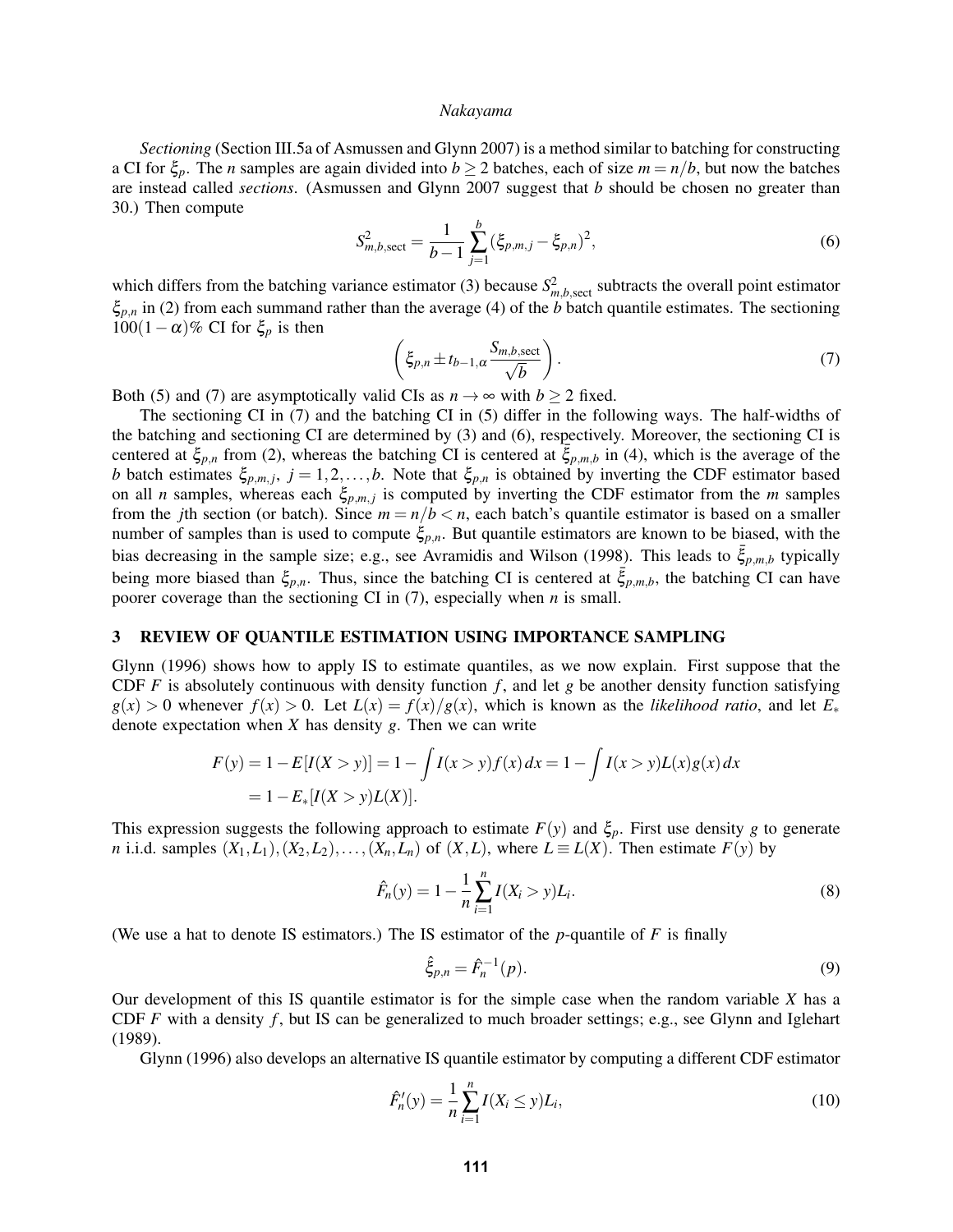which is based on the representation  $F(y) = E[I(X \le y)] = E_*[I(X \le y)L(X)]$ . Inverting this CDF estimator leads to another IS quantile estimator

$$
\hat{\xi}'_{p,n} = \hat{F}'^{-1}_n(p). \tag{11}
$$

As Glynn (1996) notes, the IS quantile estimator in (9) is more appropriate when  $p \approx 1$ , whereas the one in (11) should be applied for  $p \approx 0$ . To simplify the discussion from here on, we only focus on the quantile estimator (9), but the following results also apply to the estimator in (11) with minor modifications.

Assuming that  $f(\xi_p) > 0$  and  $E_*[L^3] < \infty$ , Glynn (1996) proves the CLT

$$
\sqrt{n}(\hat{\xi}_{p,n}-\xi_p)\Rightarrow N(0,\kappa_p^2)
$$

as  $n \rightarrow \infty$ , where

$$
\kappa_p^2 = \frac{E_*[I(X > \xi_p)L^2] - (1 - p)^2}{f^2(\xi_p)} \equiv \frac{\psi_p^2}{f^2(\xi_p)}.
$$
\n(12)

Chu and Nakayama (2012) relax Glynn's moment condition for the CLT to

$$
E_*[I(X > \xi_p - \delta)L^{2+\epsilon}] < \infty \text{ for some } \epsilon > 0 \text{ and } \delta > 0. \tag{13}
$$

(For the quantile estimator  $\hat{\xi}'_{p,n}$  in (11), the required moment condition is instead  $E_*[I(X < \xi_p + \delta)L^{2+\epsilon}] < \infty$ for some  $\varepsilon > 0$  and  $\delta > 0$ .) If we have a consistent estimator  $\hat{\kappa}_{p,n}$  of  $\kappa_p$  from (12), then we can use it to construct an asymptotically valid  $100(1-\alpha)\%$  CI for  $\xi_p$  as

$$
\left(\hat{\xi}_{p,n} \pm z_{\alpha} \frac{\hat{\kappa}_{p,n}}{\sqrt{n}}\right). \tag{14}
$$

The numerator  $\psi_p^2$  in the expression for  $\kappa_p^2$  in (12) can be estimated by

$$
\hat{\psi}_{p,n}^2 = \frac{1}{n} \sum_{i=1}^n I(X_i > \hat{\xi}_{p,n}) L_i^2 - (1 - p)^2,
$$
\n(15)

which Chu and Nakayama (2012) prove is consistent. (The consistency proof is complicated by the fact that the summands  $I(X_i > \hat{\xi}_{p,n})L_i^2$ ,  $i = 1, 2, ..., n$ , are not independent since they all depend on  $\hat{\xi}_{p,n}$ , which is a function of all *n* samples.) Chu and Nakayama (2012) also develop a consistent estimator for  $\lambda_p \equiv 1/f(\xi_p)$ using a finite difference (Section 7.1 of Glasserman 2004). Nakayama (2011a) uses kernel methods to consistently estimate  $f(\xi_p)$ .

We now describe the finite-difference estimator for  $\lambda_p$  from Chu and Nakayama (2012). By the chain rule of calculus, we have that  $\frac{d}{dp}F^{-1}(p) = 1/f(F^{-1}(p)) = \lambda_p$ . Since  $\frac{d}{dp}F^{-1}(p) = \lim_{h \to 0} [F^{-1}(p+h) F^{-1}(p-h)/(2h)$ , a natural estimator of  $\lambda_p$  is

$$
\hat{\lambda}_{p,n} = \frac{\hat{F}_n^{-1}(p + h_n) - \hat{F}_n^{-1}(p - h_n)}{2h_n},
$$
\n(16)

where  $h_n > 0$  is a user-specified (small) *bandwidth*. Assuming (13) holds and f is continuous in a neighborhood in  $\xi_p$ , Chu and Nakayama (2012) show that  $\hat{\lambda}_{p,n} \Rightarrow \lambda_p$  as  $n \to \infty$  when  $h_n \to 0$  and  $\sqrt{n}h_n \to 0$ *a* ∈  $(0, \infty]$  as  $n \to \infty$ . For example, we can choose the bandwidth  $h_n = cn^{-d}$  for constants  $c > 0$  and  $0 < d \leq 1/2$ .

The kernel estimator of  $f(\xi_p)$  from Nakayama (2011a) is the plug-in estimator

$$
\hat{f}_n(\hat{\xi}_{p,n}),\tag{17}
$$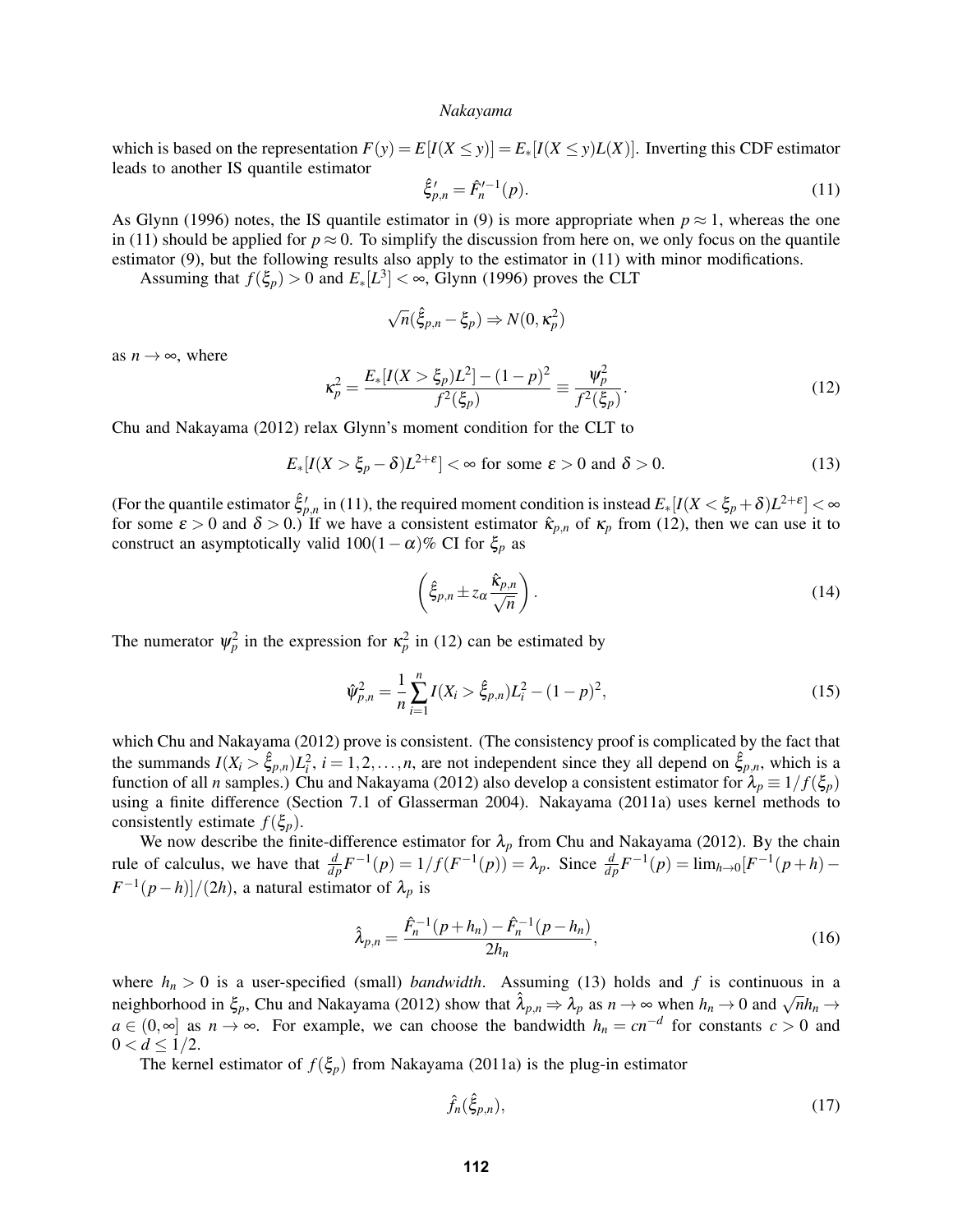where

$$
\hat{f}_n(y) = \frac{1}{n} \sum_{i=1}^n k_h(y - X_i) L_i
$$

is the IS kernel density estimator,  $k_h(x) = \frac{1}{h}k\left(\frac{x}{h}\right)$  $\left(\frac{x}{h}\right)$ ,  $k(\cdot)$  is a *kernel* function (often taken to be a symmetric density function; see Chapter 2 of Wand and Jones 1995), and  $h = h_n > 0$  is a user-specified bandwidth. Under certain conditions, Nakayama (2011a) shows that  $\hat{f}_n(\hat{\xi}_{p,n}) \Rightarrow f(\xi_p)$  as  $n \to \infty$  when  $h_n \to 0$  and  $nh_n \to \infty$  as  $n \to \infty$ . Also, it is shown that  $\hat{f}_n(\hat{\xi}_{p,n})$  satisfies a CLT, which establishes its rate of convergence as  $(nh_n)^{-1/2}$  rather than the canonical  $n^{-1/2}$ .

# 4 BATCHING AND SECTIONING WITH IMPORTANCE SAMPLING

To apply batching with IS to construct a CI for  $\xi_p$ , we partition the *n* samples into  $b \ge 2$  (nonoverlapping) batches, each of size *m*, where we assume that  $n = bm$ . Thus, for each  $j = 1, 2, ..., b$ , the samples  $(X_i, L_i)$ ,  $i = (j-1)m+1, (j-1)m+2,...,jm$ , form the *j*th batch. We assume that as  $n \to \infty$ , the number *b* of batches remains fixed and the batch size  $m \to \infty$ . Let  $\hat{F}_{m,j}$  denote the IS estimate of the CDF from the *j*th batch:

$$
\hat{F}_{m,j}(x) = 1 - \frac{1}{m} \sum_{i=(j-1)m+1}^{jm} I(X_i > x) L_i,
$$

from which we obtain the *j*th *IS batch quantile estimate*  $\hat{\xi}_{p,m,j} = \hat{F}_{m,j}^{-1}(p)$ . Then compute the IS batching variance estimator

$$
\hat{S}_{m,b,\text{batch}}^2 = \frac{1}{b-1} \sum_{j=1}^b (\hat{\xi}_{p,m,j} - \tilde{\xi}_{p,m,b})^2, \tag{18}
$$

where

$$
\tilde{\xi}_{p,m,b} = \frac{1}{b} \sum_{j=1}^{b} \hat{\xi}_{p,m,j}.
$$
\n(19)

The IS batching  $100(1-\alpha)\%$  CI for  $\xi_p$  is then given by

$$
C_{m,b,\text{batch}} \equiv \left( \tilde{\xi}_{p,m,b} \pm t_{b-1,\alpha} \frac{\hat{S}_{m,b,\text{batch}}}{\sqrt{b}} \right). \tag{20}
$$

Now consider applying *sectioning* to construct a confidence interval for ξ*<sup>p</sup>* when using IS. When sectioning is used, the *b* batches are instead called sections. We compute the IS sectioning variance estimator

$$
\hat{S}_{m,b,\text{sect}}^2 = \frac{1}{b-1} \sum_{j=1}^b (\hat{\xi}_{p,m,j} - \hat{\xi}_{p,n})^2,\tag{21}
$$

which we note is similar to the IS batching variance estimator (18) except that in each summand we subtract  $\hat{\xi}_{p,n}$  given in (9) rather than the sample average  $\tilde{\xi}_{p,m,b}$  from (19). Finally we define the IS sectioning 100(1−α)% confidence interval for ξ*<sup>p</sup>* as

$$
C_{m,b,\text{sect}} \equiv \left(\hat{\xi}_{p,n} \pm t_{b-1,\alpha} \frac{\hat{S}_{m,b,\text{sect}}}{\sqrt{b}}\right). \tag{22}
$$

We can also define a combined sectioning-batching CI as

$$
C_{m,b,\rm sb} \equiv \left(\hat{\xi}_{p,n} \pm t_{b-1,\alpha} \frac{\hat{S}_{m,b,\rm batch}}{\sqrt{b}}\right),\tag{23}
$$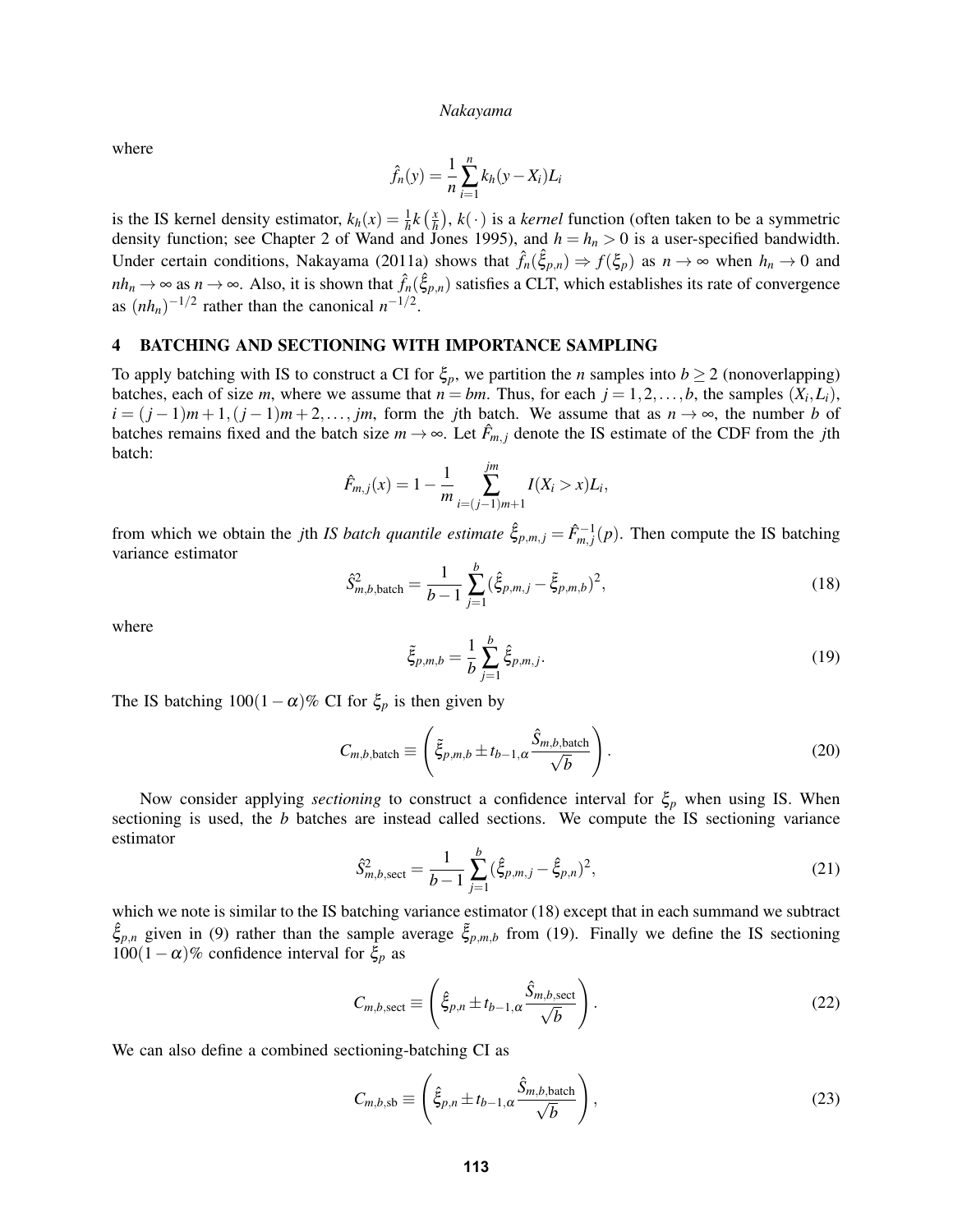which is centered at the overall quantile estimate  $\hat{\xi}_{p,n}$  but whose half-width is the same as that for batching.

Let *P*<sup>∗</sup> denote the probability measure under IS, and the following theorem, whose proof appears in Nakayama (2012), establishes the asymptotic validity of the CIs. Choosing the IS change of measure *P*<sup>∗</sup> to be the same as the original measure *P* results in the likelihood ratio  $L \equiv 1$ , so the theorem also covers CMC as a special case.

**Theorem 1** Suppose that *F* is differentiable at  $\xi_p$ , with  $f(\xi_p) > 0$ . Also, suppose that (13) holds. Then for CI  $C = C_{m,b,\text{sect}}, C_{m,b,\text{batch}}$  or  $C_{m,b,\text{sb}}$ ,

$$
P_*\{\xi_p\in C\}\to 1-\alpha
$$

as  $m \rightarrow \infty$  with *b* fixed.

The assumptions in Theorem 1 on the original CDF  $F$  and its derivative  $f$  are standard conditions used to establish a CLT for a quantile estimator; e.g., see Section 2.3 of Serfling (1980). The proof of the asymptotic validity of the CIs relies on showing that the IS quantile estimator satisfies a so-called *Bahadur representation* (Bahadur 1966), which Chu and Nakayama (2012) prove when (13) further holds. Specifically, Chu and Nakayama (2012) show that

$$
\hat{\xi}_{p,n} = \xi_p + \frac{p - \hat{F}_n(\xi_p)}{f(\xi_p)} + R_n \quad \text{with} \quad \sqrt{n}R_n \Rightarrow 0 \tag{24}
$$

as  $n \to \infty$ . Under a stronger set of assumptions, Sun and Hong (2010) prove a stronger Bahadur representation for the IS quantile estimator by establishing an almost-sure rate at which *R<sup>n</sup>* in (24) vanishes. In either case, a Bahadur representation establishes a type of first-order Taylor approximation, showing that a quantile estimator can be approximated by a linear transformation of a CDF estimator. CDF estimators, as in (1) for CMC and (8) and (10) for IS, are often sample averages of i.i.d. quantities, and as such, they satisfy CLTs (under appropriate moment conditions). Hence, a Bahadur representation provides insight into why a quantile estimator, which is not a sample average, satisfies a CLT.

We now describe the main ideas underlying the proof of Theorem 1; the full details are in Nakayama (2012). Note that (24) implies that for each batch (section)  $j = 1, 2, \ldots, b$ , the corresponding quantile estimator satisfies a Bahadur representation:

$$
\hat{\xi}_{p,m,j} = \xi_p + \frac{p - \hat{F}_{m,j}(\xi_p)}{f(\xi_p)} + R_{m,j} \quad \text{with} \quad \sqrt{m}R_{m,j} \Rightarrow 0 \tag{25}
$$

as  $m \to \infty$ . As a consequence,  $\sqrt{m}(\hat{\xi}_{p,m,j} - \xi_p) = \sqrt{m[p - \hat{F}_{m,j}(\xi_p)]}/f(\xi_p) + \sqrt{mR_{m,j}}$  converges weakly to a normal as  $m \to \infty$  since (13) implies  $\hat{F}_{m,j}(\xi_p)$  satisfies a CLT and  $\sqrt{m}R_{m,j} \to 0$ . Because the  $\hat{\xi}_{p,m,j}$ ,  $j = 1, 2, \ldots, b$ , are i.i.d., it follows that the batching CI in (20) is asymptotically valid. For sectioning, (25) ensures that the average in (19) of the *b* batch quantile estimators can be expressed as

$$
\tilde{\xi}_{p,m,b} = \frac{1}{b} \sum_{j=1}^{b} \left[ \xi_p + \frac{p - \hat{F}_{m,j}(\xi_p)}{f(\xi_p)} + R_{m,j} \right]
$$
  
=  $\xi_p + \frac{p - \frac{1}{b} \sum_{j=1}^{b} \hat{F}_{m,j}(\xi_p)}{f(\xi_p)} + \frac{1}{b} \sum_{j=1}^{b} R_{m,j}$   
=  $\xi_p + \frac{p - \hat{F}_n(\xi_p)}{f(\xi_p)} + \frac{1}{b} \sum_{j=1}^{b} R_{m,j}.$ 

Combining this and (24) leads to

$$
\sqrt{n}(\hat{\xi}_{p,n}-\tilde{\xi}_{p,m,b})=\sqrt{n}\left(R_n-\frac{1}{b}\sum_{j=1}^bR_{m,j}\right)\Rightarrow 0
$$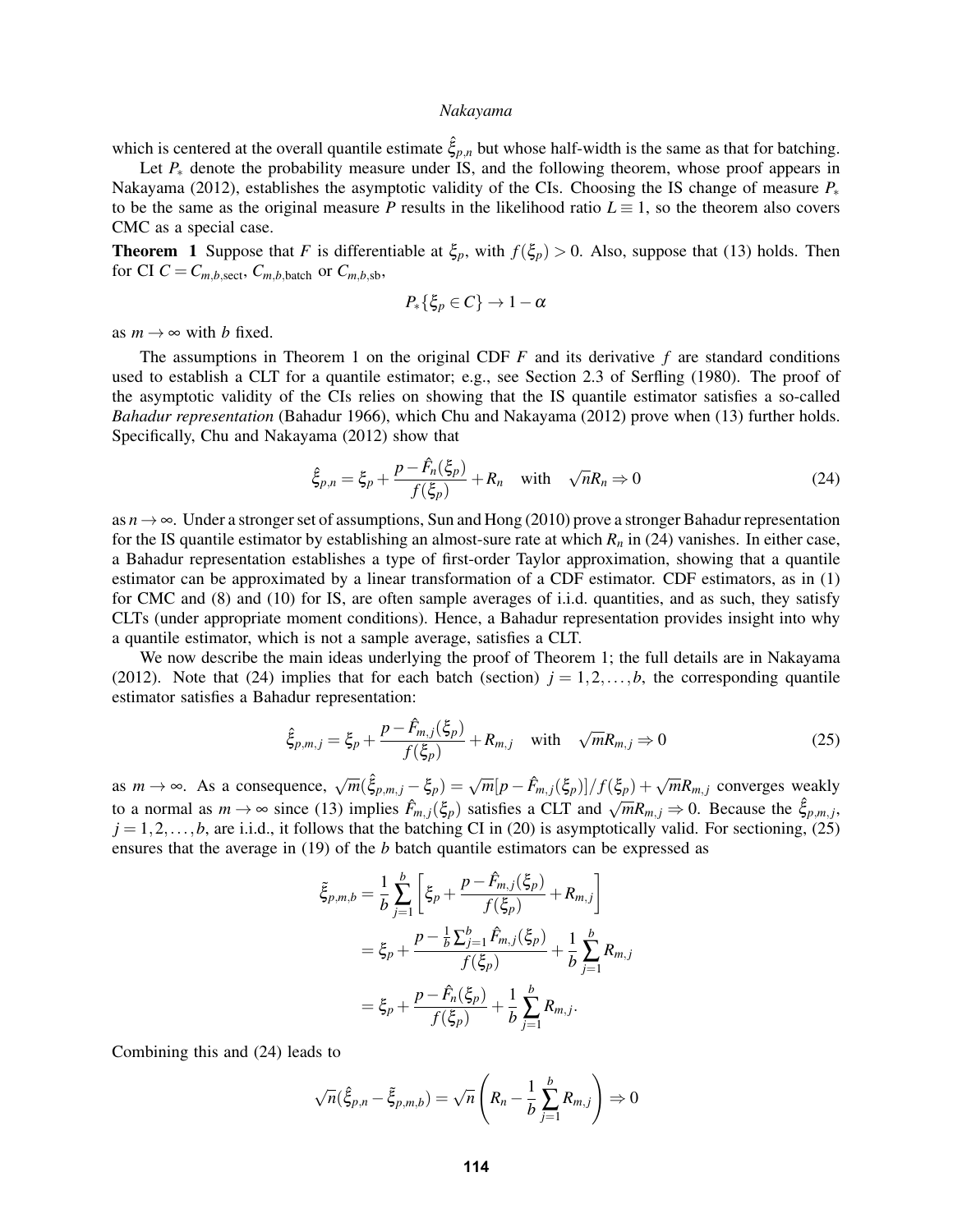as  $n = mb \rightarrow \infty$  with *b* fixed. This fact can then be used to justify replacing the estimator  $\tilde{\xi}_{p,m,b}$  in the batching CI by  $\hat{\xi}_{p,n}$  to obtain the sectioning CI in (22) and the combined sectioning-batching CI in (23).

# 5 NUMERICAL RESULTS

We ran experiments on a simple stochastic activity network (SAN), which was previously studied in Hsu and Nelson (1990) and Chu and Nakayama (2012). Also known as stochastic PERT networks, SANs are often used in practice to model the time to complete a project consisting of activities having precedence relations and random durations (Adlakha and Kulkarni 1989). We consider a SAN with  $d = 5$  activities, which correspond to edges, labeled 1,2,...,5, in the SAN. The length  $A_\ell$  of edge  $\ell$  denotes the time to complete activity  $\ell$ , and  $A_1, A_2, \ldots, A_5$  are i.i.d. exponential with mean 1. The SAN has  $q = 3$  paths, with  $B_1 = \{1, 2\}$ ,  $B_2 = \{1,3,5\}$ , and  $B_3 = \{4,5\}$  as the sets of edges on the paths. Let  $X = \max_{j=1,2,3} \sum_{\ell \in B_j} A_\ell$  denote the length of the longest path, and its CDF *F* is given by  $F(x) = 1 + (3 - 3x - x^2/2)e^{-x} + (-3 - 3x + x^2/2)e^{-2x} - e^{-3x}$ for  $x \ge 0$ , and  $F(x) = 0$  for  $x < 0$ . The goal is to estimate and construct CIs for the *p*-quantile  $\xi_p$  of *F* for different values of p. Differentiating  $F(x)$  leads to its density  $f(x)$ , which is continuous and positive for all  $x \ge 0$ . In particular  $f(\xi_p) > 0$  for any  $0 < p < 1$ , as required by Theorem 1.

We simulated the SAN by generating samples of  $A_1, A_2, \ldots, A_d$  using IS. We applied an IS scheme from Chu and Nakayama (2012), which is based on ideas from Juneja, Karandikar, and Shahabuddin (2007) and Glynn (1996). The method samples from a mixture of distributions, where each distribution in the mixture exponentially tilts the durations of the activities on one path, leaving the activities not on that path with their original (exponential) distributions; see Chu and Nakayama (2012) for details. In our experiments, we chose different values of  $p \approx 1$ , so we use the quantile estimator from (9) rather than (11). Table 1 presents the results from constructing nominal 90% CIs for ξ*<sup>p</sup>* for different sample sizes *n*. We estimated the coverage (and average half-widths) from running  $10<sup>4</sup>$  independent replications.

We constructed CIs for  $\xi_p$  using six different methods. These include the batching CI in (20), the sectioning CI in (22), and the combined sectioning-batching CI in (23). The results for these three methods are in the columns in Table 1 labeled "Batch," "Section" and "SB," respectively. For all these CIs, we used  $b = 10$  sections or batches.

The other three sets of CIs have the form in (14). One CI estimates  $1/f(\xi_p)$  in (12) via the finite difference in (16) (column "FD"). Another employs the kernel estimator in (17) to estimate  $f(\xi_p)$  (column "Kernel"). The last (column "Exact") uses the exact value of  $f(\xi_p)$ , which was computed numerically. All three of these CIs apply (15) to estimate the numerator in (12).

For the finite-difference estimator, we used bandwidth  $h_n = 0.5n^{-1/2}$ . In our experiments, when  $p + h_n \ge 1$ , which would result in  $\hat{F}_n^{-1}$  being evaluated at a point outside of its domain  $(0,1)$ , we instead compute the finite-difference estimator by replacing  $p + h_n$  and  $p - h_n$  in (16) with  $q_{1,n} = 1 - (1 - p)/10$ and  $q_{2n} = 2p - 1 + (1 - p)/10$ , respectively  $(q_{1n}$  and  $q_{2n}$  are chosen to be symmetric around *p*); see Chu and Nakayama (2012) for more details. For the kernel estimator, we chose *k* to be the Gaussian kernel (i.e., *k* is the density of a  $N(0,1)$ ) and the bandwidth  $h_n = 0.5n^{-1/5}$ .

The results for the finite-difference estimator show that for  $p = 0.95$ , the coverage converges to the nominal level 0.9 as *n* increases. But for the more extreme values of *p*, the coverage does not seem to converge as *n* grows. The theory in Chu and Nakayama (2012) proves that the coverage will eventually converge to 0.9, but this requires huge sample sizes when  $p \approx 1$ . The finite-difference CIs consistently have over-coverage. This is due to the finite-difference estimator overestimating  $1/f(\xi_p)$ , as can be seen by the average half-width being larger than those for CIs using the exact value of  $f(\xi_p)$ .

The CIs based on the kernel estimator show that for each *p*, coverage converges to 0.9 as *n* grows. But the coverage is consistently below the nominal level. This can lead to the user being overconfident, which may be especially problematic when evaluating risk.

For each *p*, the coverage of the batching CIs converge to 0.9 from below as *n* grows. But for extreme *p*, the coverage for  $n = 100$  is quite poor. The reason for the poor coverage for small *n* appears to be the bias of quantile estimators. The size  $m = n/b$  of each batch is much smaller than *n*, leading to the batched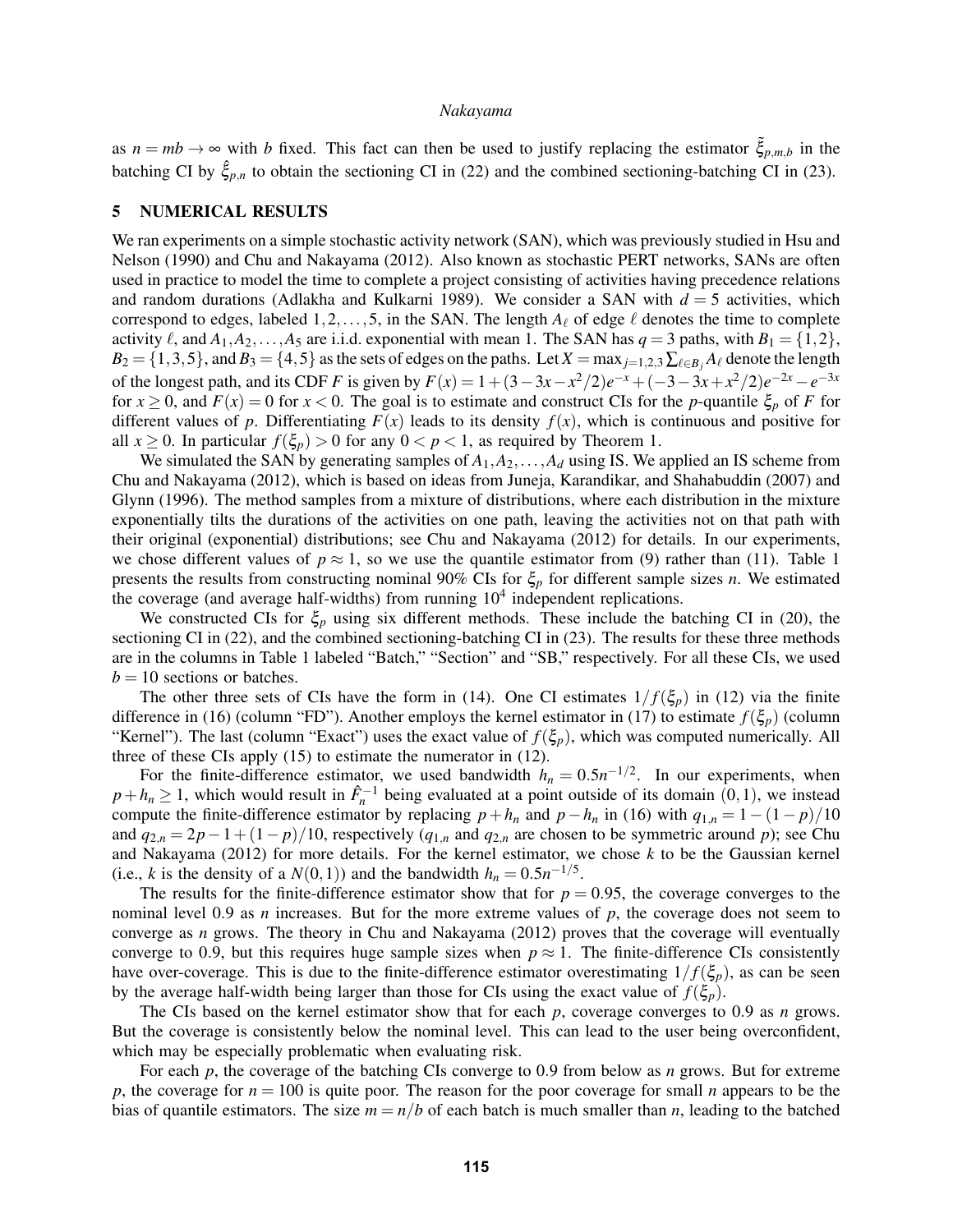quantile estimator (19) being significantly biased. The CI in (20) is thus centered at a quite biased point estimator, negatively affecting coverage.

Sectioning leads to coverage converging to 0.9 as *n* increases. For all sample sizes except  $n = 100$ , the absolute difference from the nominal coverage for sectioning is about the same as that for batching, but batching approaches 0.9 from below, while sectioning converges from above. As we noted earlier, it is (arguably) more desirable to have overcoverage than undercoverage. The results for combined sectioningbatching (SB) are similar to plain sectioning, but SB has slightly smaller average half-widths when *n* is small. This seems to arise from the fact that for the batching variance estimate  $\hat{S}_{m,b,\text{batch}}^2$  in (18),  $\tilde{\xi}_{p,m,b}$  has the same bias as each  $\hat{\xi}_{p,m,j}$ , whereas for the sectioning variance estimate  $\hat{S}^2_{m,b,\text{sect}}$  in (21),  $\hat{\xi}_{p,n}$  has smaller bias than each  $\hat{\xi}_{p,m,j}$ . This leads to  $\hat{S}^2_{m,b,\text{batch}}$  typically being smaller than  $\hat{S}^2_{m,b,\text{sect}}$ .

Finally, when the coverages are close to the nominal level, the CIs for batching, sectioning, and combined sectioning-batching are slightly wider on average than those for the finite-difference and kernel estimators and for the exact  $f(\xi_p)$ . The reason for this is that the former CIs use the Student-*t* critical point instead of the smaller normal critical point of the latter.

#### 6 CONCLUDING REMARKS

We used sectioning to develop confidence intervals for a quantile when applying importance sampling. The CIs, which are asymptotically valid, are similar to those obtained with batching. The sectioning CI is centered at the quantile estimate based on inverting the CDF estimate from all *n* samples. In contrast, the batching CI is centered at the sample average of the *b* quantile estimates from the *b* batches, each of size  $m = n/b$ . Because quantile estimators are biased, the larger effective sample size of the sectioning point estimate leads to its CI being centered at a less biased estimator than the batching CI. This seems to lead to sectioning and combined sectioning-batching having better coverage than batching when *n* is small. The CIs for the combined sectioning-batching are slightly smaller than for sectioning when *n* is small.

#### ACKNOWLEDGMENTS

This work has been supported in part by the National Science Foundation under Grants No. CMMI-0926949 and CMMI-1200065. Any opinions, findings, and conclusions or recommendations expressed in this material are those of the author and do not necessarily reflect the views of the National Science Foundation. Also, the author would like to thank Peter Glynn for some suggesting to investigate this topic.

### REFERENCES

- Adlakha, V. G., and V. G. Kulkarni. 1989. "A classified bibliography of research on stochastic PERT networks". *INFOR* 27:272–296.
- Asmussen, S., and P. Glynn. 2007. *Stochastic Simulation: Algorithms and Analysis*. 1st ed. New York: Springer.
- Avramidis, A. N., and J. R. Wilson. 1998. "Correlation-induction techniques for estimating quantiles in simulation". *Operations Research* 46:574–591.
- Bahadur, R. R. 1966. "A note on quantiles in large samples". *Annals of Mathematical Statistics* 37:577–580.
- Billingsley, P. 1999. *Convergence of Probability Measures*. Second ed. New York: John Wiley & Sons.
- Bloch, D. A., and J. L. Gastwirth. 1968. "On a simple estimate of the reciprocal of the density function". *Annals of Mathematical Statistics* 39:1083–1085.
- Bofinger, E. 1975. "Estimation of a density function using order statistics". *Australian Journal of Statistics* 17:1–7.
- Chu, F., and M. K. Nakayama. 2012. "Confidence Intervals for QuantilesWhen Applying Variance-Reduction Techniques". *ACM Transactions On Modeling and Computer Simulation* 36:Article 7 (25 pages plus 12–page online–only appendix).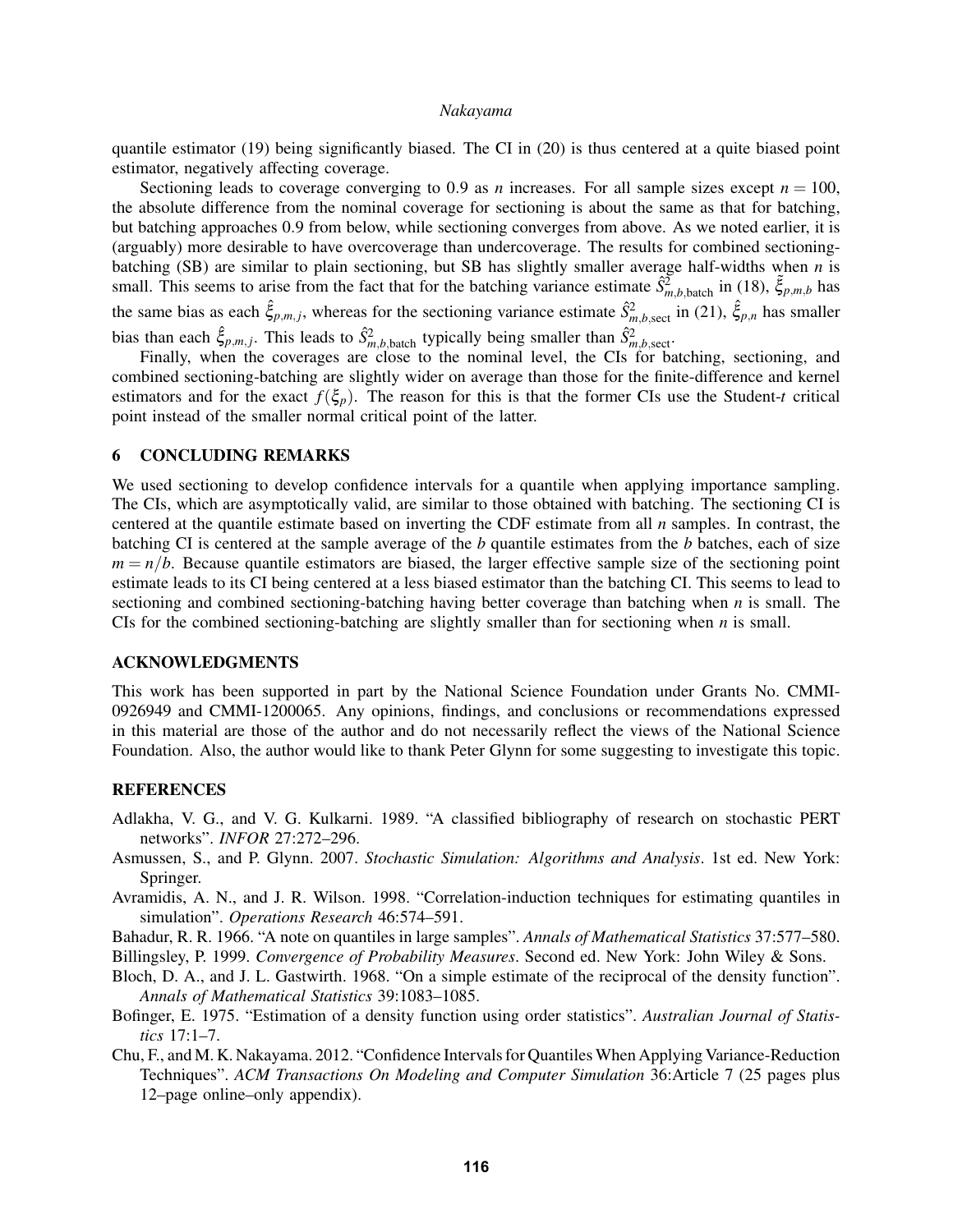Duffie, D., and J. Pan. 1997. "An overview of value at risk". *Journal of Derivatives* 4:7–49.

- Falk, M. 1986. "On the estimation of the quantile density function". *Statistics & Probability Letters* 4:69–73. Glasserman, P. 2004. *Monte Carlo Methods in Financial Engineering*. New York: Springer.
- Glasserman, P., P. Heidelberger, and P. Shahabuddin. 2000. "Variance reduction techniques for estimating value-at-risk". *Management Science* 46:1349–1364.
- Glynn, P. W. 1996. "Importance sampling for Monte Carlo estimation of quantiles". In *Mathematical Methods in Stochastic Simulation and Experimental Design: Proceedings of the 2nd St. Petersburg Workshop on Simulation*, edited by S. M. Ermakov and V. B. Melas, 180–185: Publishing House of St. Petersburg University, St. Petersburg, Russia.
- Glynn, P. W., and D. L. Iglehart. 1989. "Importance sampling for stochastic systems". *Management Science* 35:1367–1393.
- Hesterberg, T. C., and B. L. Nelson. 1998. "Control variates for probability and quantile estimation". *Management Science* 44:1295–1312.
- Hsu, J. C., and B. L. Nelson. 1990. "Control variates for quantile estimation". *Management Science* 36:835– 851.
- Jin, X., M. C. Fu, and X. Xiong. 2003. "Probabilistic Error Bounds for Simulation Quantile Estimation". *Management Science* 49:230–246.
- Jones, M. C. 1992. "Estimating Densities, Quantiles, Quantile Densities and Density Quantiles". *Ann. Inst. Statist. Math.* 44:721–727.
- Juneja, S., R. Karandikar, and P. Shahabuddin. 2007. "Asymptotics and Fast Simulation for Tail Probabilities of Maximum of Sums of Few Random Variables". *ACM Transactions on Modeling and Computer Simulation* 17:article 2, 35 pages.
- Liu, J., and X. Yang. 2012. "The convergence rate and asymptotic distribution of the bootstrap quantile variance estimator for importance sampling". *Advances in Applied Probability* 44:815–841.
- Lurie, D., L. Abramson, and J. Vail. 2011. "Applying Statistics". U.S. Nuclear Regulatory Commission Report NUREG-1475, Rev. 1, U.S. Nuclear Regulatory Commission, Washington, DC.
- Nakayama, M. K. 2011a, December. "Asymptotic Properties of Kernel Density Estimators When Applying Importance Sampling". In *Proceedings of the 2011 Winter Simulation Conference*, edited by S. Jain, R. R. Creasey, J. Himmelspach, K. P. White, and M. Fu, 556–568. Piscataway, New Jersey: Institute of Electrical and Electronics Engineers, Inc.
- Nakayama, M. K. 2011b. "Asymptotically Valid Confidence Intervals for Quantiles and Values-at-Risk When Applying Latin Hypercube Sampling". *International Journal on Advances in Systems and Measurements* 4:86–94.
- Nakayama, M. K. 2012. "Confidence Intervals Using Sectioning for Quantiles When Applying Variance-Reduction Techniques". In preparation.
- Schmeiser, B.W. 1982. "Batch size effects in the analysis of simulation output". *Operations Research* 30:556– 568.
- Serfling, R. J. 1980. *Approximation Theorems of Mathematical Statistics*. New York: John Wiley & Sons.
- Sun, L., and L. J. Hong. 2010. "Asymptotic Representations for Importance-Sampling Estimators of Value-at-Risk and Conditional Value-at-Risk". *Operations Research Letters* 38:246–251.
- U.S. Nuclear Regulatory Commission 1989. "Best-Estimate Calculations of Emergency Core Cooling Performance". Nuclear Regulatory Commission Regulatory Guide 1.157, U.S. Nuclear Regulatory Commission, Washington, DC.
- U.S. Nuclear Regulatory Commission 2010. "Acceptance criteria for emergency core cooling systems for light-water nuclear power reactors". Title 10, Code of Federal Regulations Section 50.46 (10CFR50.46), U.S. Nuclear Regulatory Commission, Washington, DC.
- Wand, M. P., and M. C. Jones. 1995. *Kernel Smoothing*. London: Chapman & Hall.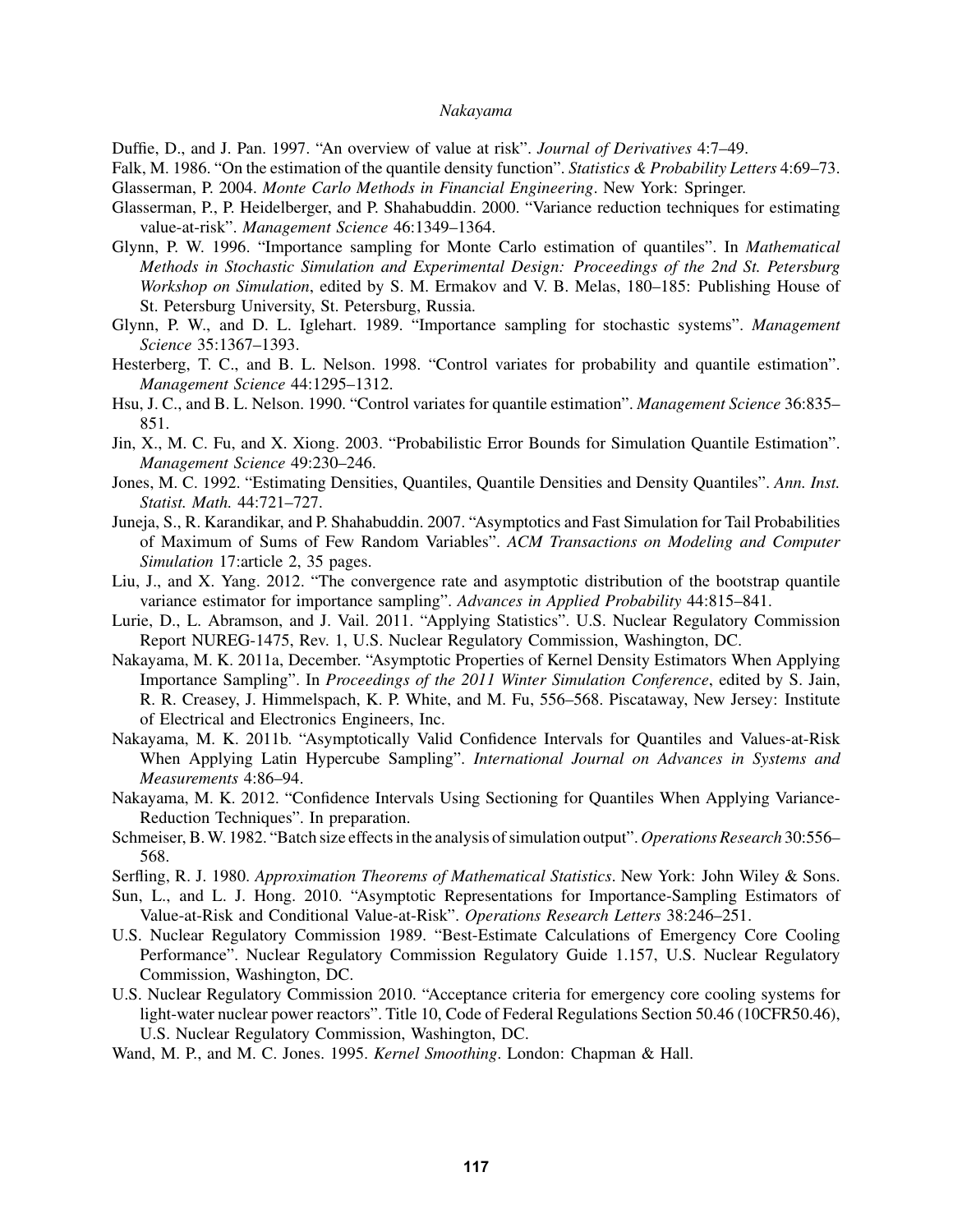# AUTHOR BIOGRAPHY

MARVIN K. NAKAYAMA is a professor in the Department of Computer Science at the New Jersey Institute of Technology. He received his Ph.D. in operations research from Stanford University. He won second prize in the 1992 George E. Nicholson Student Paper Competition sponsored by INFORMS and is a recipient of a CAREER Award from the National Science Foundation. He is the Stochastic Models Area Editor for *ACM Transactions on Modeling and Computer Simulation* and the Simulation Area Editor for *INFORMS Journal on Computing*.